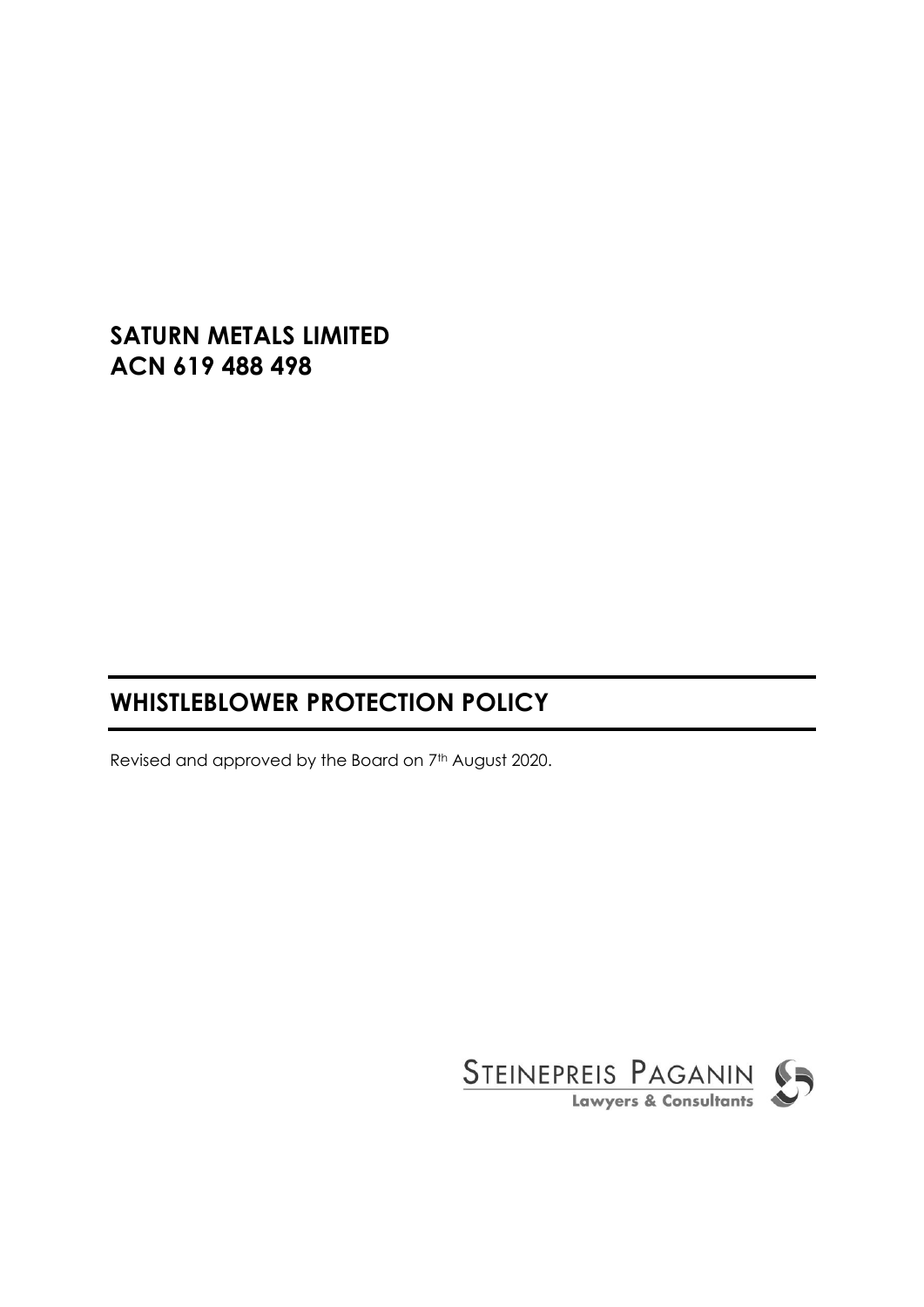# **TABLE OF CONTENTS**

| $\mathbf{1}$ .                                                                                                 |                                                      |  |  |  |  |  |  |  |
|----------------------------------------------------------------------------------------------------------------|------------------------------------------------------|--|--|--|--|--|--|--|
| 2.                                                                                                             |                                                      |  |  |  |  |  |  |  |
| 3.                                                                                                             |                                                      |  |  |  |  |  |  |  |
| 4.                                                                                                             |                                                      |  |  |  |  |  |  |  |
| 5.                                                                                                             | CONSEQUENCES OF BREACHING THIS WHISTLEBLOWER POLICY3 |  |  |  |  |  |  |  |
| 6.                                                                                                             |                                                      |  |  |  |  |  |  |  |
|                                                                                                                | 6.1<br>$6.2^{\circ}$<br>6.3<br>6.4                   |  |  |  |  |  |  |  |
| $\mathbf{7}$                                                                                                   |                                                      |  |  |  |  |  |  |  |
| ANNEXURE 1 - SUMMARY OF PROTECTIONS UNDER THE CORPORATIONS ACT                                                 |                                                      |  |  |  |  |  |  |  |
| ANNEXURE 2 - SUMMARY OF PROTECTIONS UNDER THE TAXATION ADMINISTRATION ACT                                      |                                                      |  |  |  |  |  |  |  |
| <b>ANNEXURE 3 - CONTACT DETAILS FOR THOSE RESPONSIBLE FOR ADMINISTERING THE</b><br><b>WHISTLEBLOWER POLICY</b> |                                                      |  |  |  |  |  |  |  |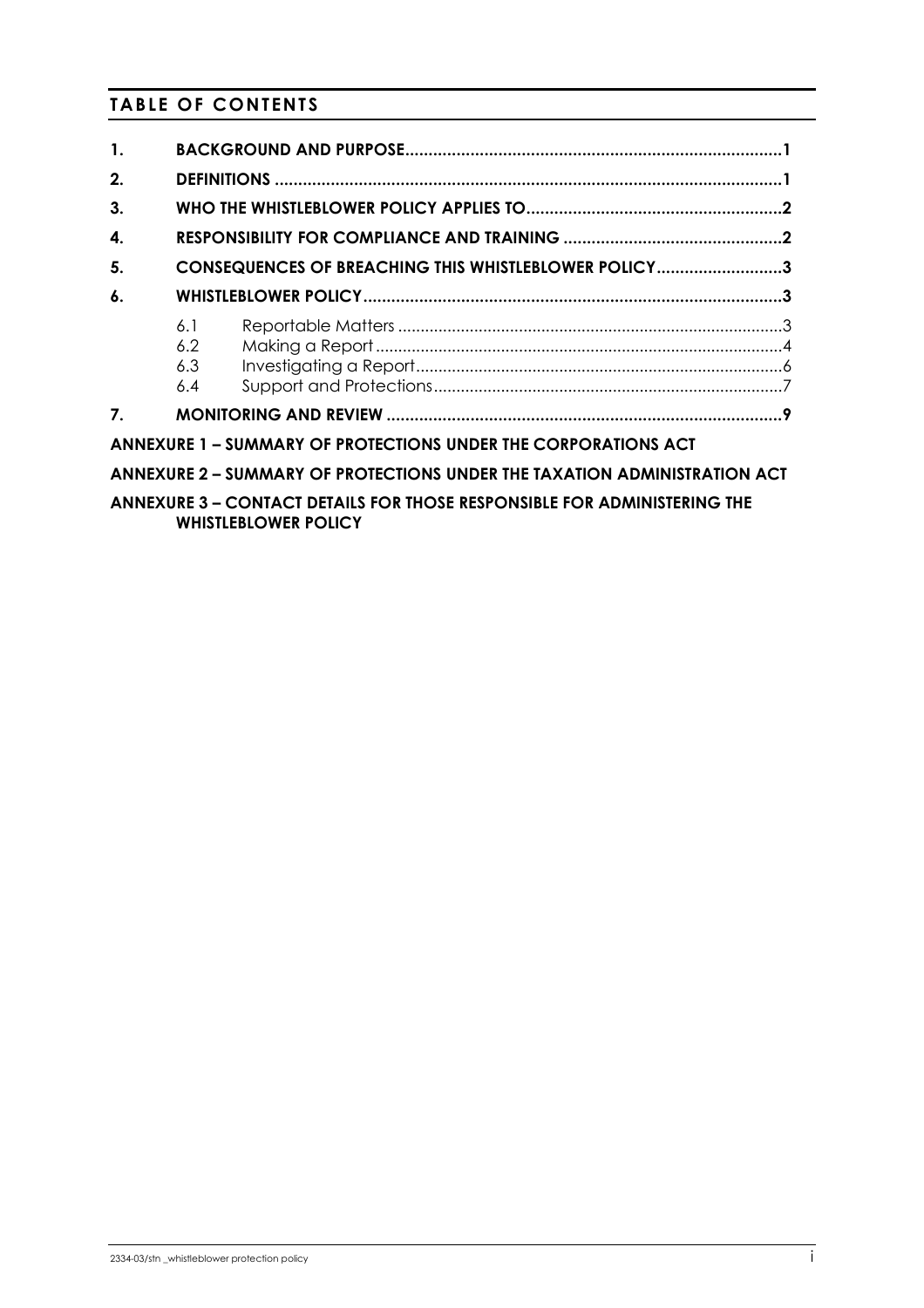# <span id="page-2-0"></span>**1. BACKGROUND AND PURPOSE**

Saturn Metals Limited (ACN 619 488 498) (**Company**) is committed to conducting all of its business activities fairly, honestly with integrity, and in compliance with all applicable laws, rules and regulations. Its board, management and employees are dedicated to high ethical standards and recognise and support the Company's commitment to compliance with these standards.

The Company has adopted this Whistleblower Policy to:

- (a) encourage and support people to feel confident to speak up safely and securely if they become aware of wrong-doing or illegal or improper conduct within the Company;
- (b) provide information and guidance on how to report such conduct, how reports will be handled and investigated in a timely manner and the support and protections available if a report is made;
- (c) set out the responsibilities of the Company and its management in upholding the Company's commitment to reporting any illegal, unethical or improper conduct; and
- (d) promote ethical behaviour and a culture of speaking up to deter wrongdoing.

This Whistleblower Policy is in compliance with the ASX Corporate Governance Principles and Recommendations - 4<sup>th</sup> Edition as well as industry standards and the Company's legal and regulatory obligations.

This Whistleblower Policy applies globally. To the extent that laws and regulations in any country are more rigorous or restrictive than this Whistleblower Policy, those laws and regulations should be followed by any subsidiary operating in that country. Where a country has specific whistleblower laws which are less rigorous than this Whistleblower Policy, this Whistleblower Policy prevails.

In this Whistleblower Policy, references to the Company includes references to the Company and all of its subsidiaries.

# <span id="page-2-1"></span>**2. DEFINITIONS**

In this Whistleblower Policy, the following words or phrases mean the following:

**AFP** means the Australian Federal Police.

**APRA** means the Australian Prudential Regulation Authority.

**ASIC** means the Australian Securities and Investments Commission.

**Commissioner** means the Commissioner of Taxation.

**Corporations Act** means the *Corporations Act 2001* (Cth).

**Discloser** means a person disclosing a Reportable Matter under this Whistleblower Policy and includes an individual who is, or has been, one of the following in relation to the entity: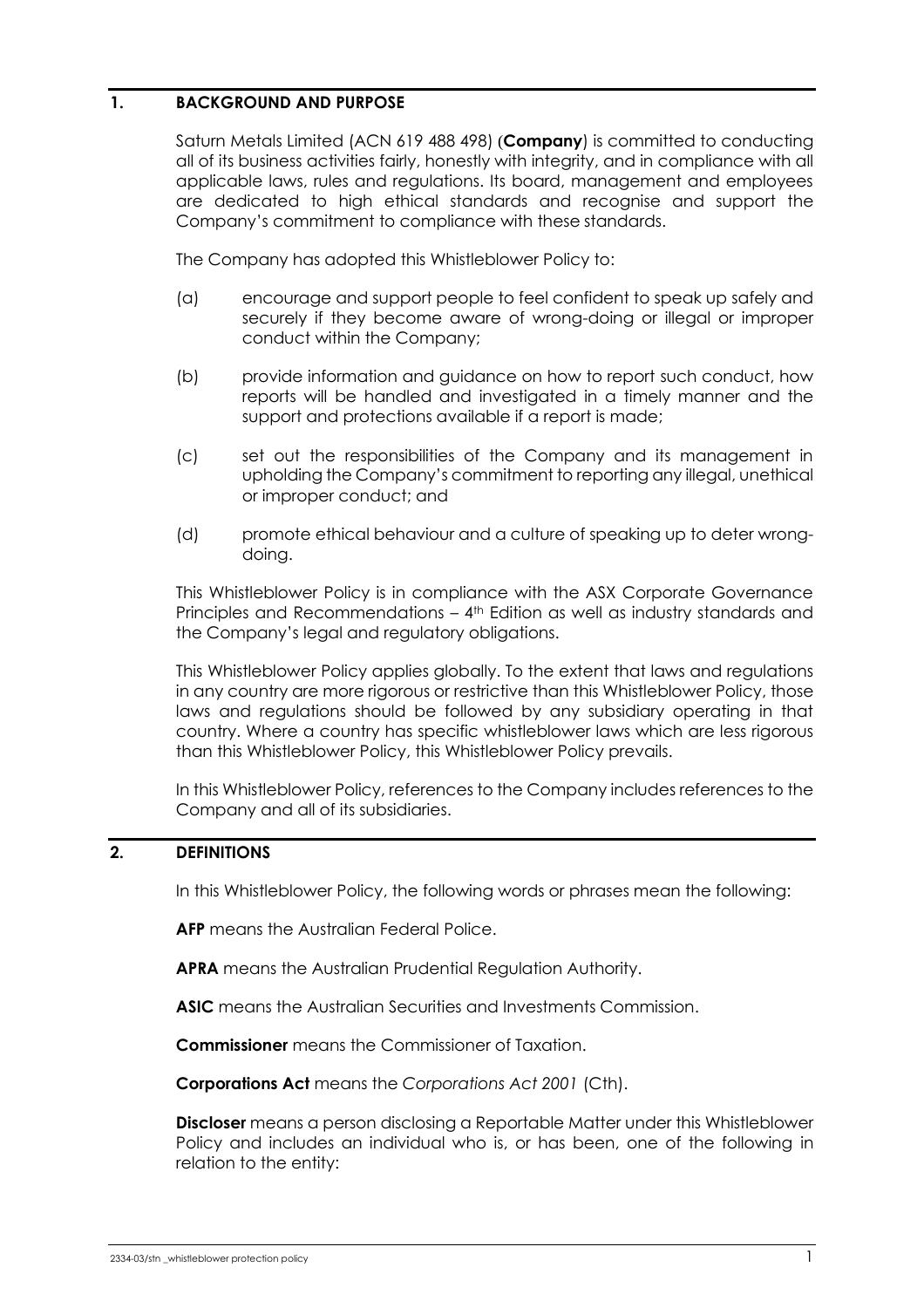- (a) an officer or employee of the Company (and includes current and former employees who are permanent, part-time, fixed term or temporary, interns, secondees, managers and directors);
- (b) a supplier of services or goods to the entity (whether paid or unpaid), including their employees (and includes current and former contractors, consultants, service providers and business partners);
- (c) an associate of the Company,

or a relative or dependant of one of the above (or of their spouse).

**Personnel** means all persons (whether authorised or unauthorised) acting on behalf of the Company at all levels, including officers, directors, temporary staff, contractors, consultants and employees of the Company, as the context requires.

**Recipient** has the meaning set out in clause [6.2\(a\).](#page-5-1)

**Reportable Matter** has the meaning set out in clause [6.1.](#page-4-2)

**Taxation Act** means the *Taxation Administration Act 1953* (Cth).

### <span id="page-3-0"></span>**3. WHO THE WHISTLEBLOWER POLICY APPLIES TO**

- (a) The Company requires all Personnel to comply with this Whistleblower Policy and any applicable whistleblower laws and regulations, including the provisions under the Corporations Act and Taxation Act.
- (b) The Whistleblower Policy applies to all Disclosers of Reportable Matters. However, additional disclosures may be protected under other legislation.

# <span id="page-3-1"></span>**4. RESPONSIBILITY FOR COMPLIANCE AND TRAINING**

- (a) The Company's board of directors (**Board**) is responsible for the overall administration of this Whistleblower Policy. The Board will monitor the implementation of this Whistleblower Policy and will review on an ongoing basis its suitability and effectiveness. Internal control systems and procedures will be audited regularly to ensure that they are effective in minimising the risk of non-compliance with this Whistleblower Policy.
- (b) The Board may appoint a Whistleblower Protection Officer who will be responsible for:
	- (i) protecting Disclosers and applying this Whistleblower Policy;
	- (ii) monitoring the effectiveness of relevant policies and reporting to the Board accordingly; and
	- (iii) ensuring compliance with whistleblower training and programs.
- (c) The Board may appoint a Whistleblower Investigating Officer who will be responsible for:
	- (i) investigating reports made under this Whistleblower Policy; and
	- (ii) reporting to the Board.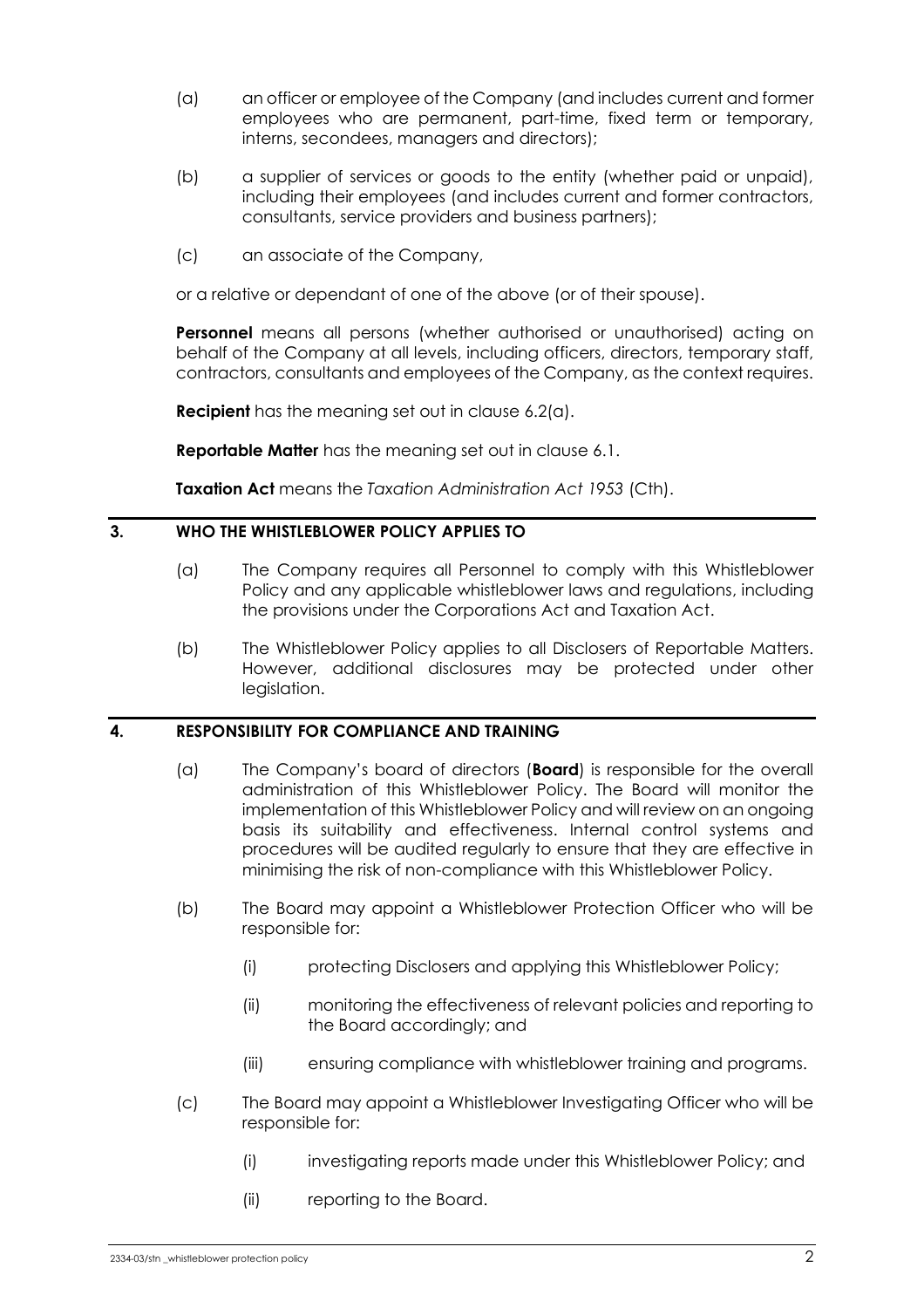- (d) A copy of this Whistleblower Policy will be made available on the Company's website and intranet and in such other ways as will ensure the Whistleblower Policy is available to those wishing to use it.
- (e) All Personnel are required to understand and comply with this Whistleblower Policy and to follow the reporting requirements set out in this Whistleblower Policy. To this end, regular and appropriate training on how to comply with this Whistleblower Policy will be provided to all Personnel (including recipients and potential investigators and those with specific responsibility under this Whistleblower Policy) to ensure everyone is aware of their rights and obligations under this Whistleblower Policy and under applicable whistleblower laws. However, it is the responsibility of all Personnel to ensure that they read, understand and comply with this Whistleblower Policy.

# <span id="page-4-0"></span>**5. CONSEQUENCES OF BREACHING THIS WHISTLEBLOWER POLICY**

- (a) A breach of this Whistleblower Policy may expose Personnel and the Company to damage, including but not limited to criminal and/or civil penalties, substantial fines, loss of business and reputational damage.
- (b) A breach of this Whistleblower Policy by Personnel will be regarded as a serious misconduct, leading to disciplinary action which may include termination of employment.

# <span id="page-4-1"></span>**6. WHISTLEBLOWER POLICY**

# <span id="page-4-2"></span>**6.1 Reportable Matters**

Personnel are encouraged to speak up and report Reportable Matters under this Whistleblower Policy to a Recipient listed in section [6.2\(a\).](#page-5-1)

| <b>What are Reportable Matters?</b>                                                                                                                                                                                                                  |                                                                                                                                                                                                                                                                                                                                                             |  |  |  |  |  |
|------------------------------------------------------------------------------------------------------------------------------------------------------------------------------------------------------------------------------------------------------|-------------------------------------------------------------------------------------------------------------------------------------------------------------------------------------------------------------------------------------------------------------------------------------------------------------------------------------------------------------|--|--|--|--|--|
| <b>Reportable Matters</b> involve<br>any<br>actual or suspected misconduct or<br>an improper state of affairs<br>in<br>relation to the Company or<br>a<br>board corporate or an<br>related<br>officer<br>employee of<br>the<br><b>or</b><br>Company. | Reportable Matters may or may not<br>include a breach of law or information<br>that indicates a danger to the public or<br>to the financial system.<br><b>Examples</b> of Reportable Matters<br>include, but are not limited to, conduct<br>which:                                                                                                          |  |  |  |  |  |
| You must have reasonable grounds<br>for reporting such conduct but you<br>should speak up even if you are<br>unsure if something is a Reportable<br>Matter.                                                                                          | (a)<br>is dishonest, fraudulent, corrupt or<br>involves bribery or any other illegal<br>activity.<br>is illegal (such as theft, dealing in<br>(b)<br>or use of illicit drugs, violence or<br>threatened violence and criminal<br>damage to property) or involves<br>criminal conduct<br>other<br>$\alpha$<br>breaches of law or regulatory<br>requirements; |  |  |  |  |  |
|                                                                                                                                                                                                                                                      | is unethical or breaches any of the<br>(c)<br>Company's policies, charters or<br>Code of Conduct;                                                                                                                                                                                                                                                           |  |  |  |  |  |
|                                                                                                                                                                                                                                                      | is potentially harmful or damaging<br>(d)<br>to the Company, an employee or                                                                                                                                                                                                                                                                                 |  |  |  |  |  |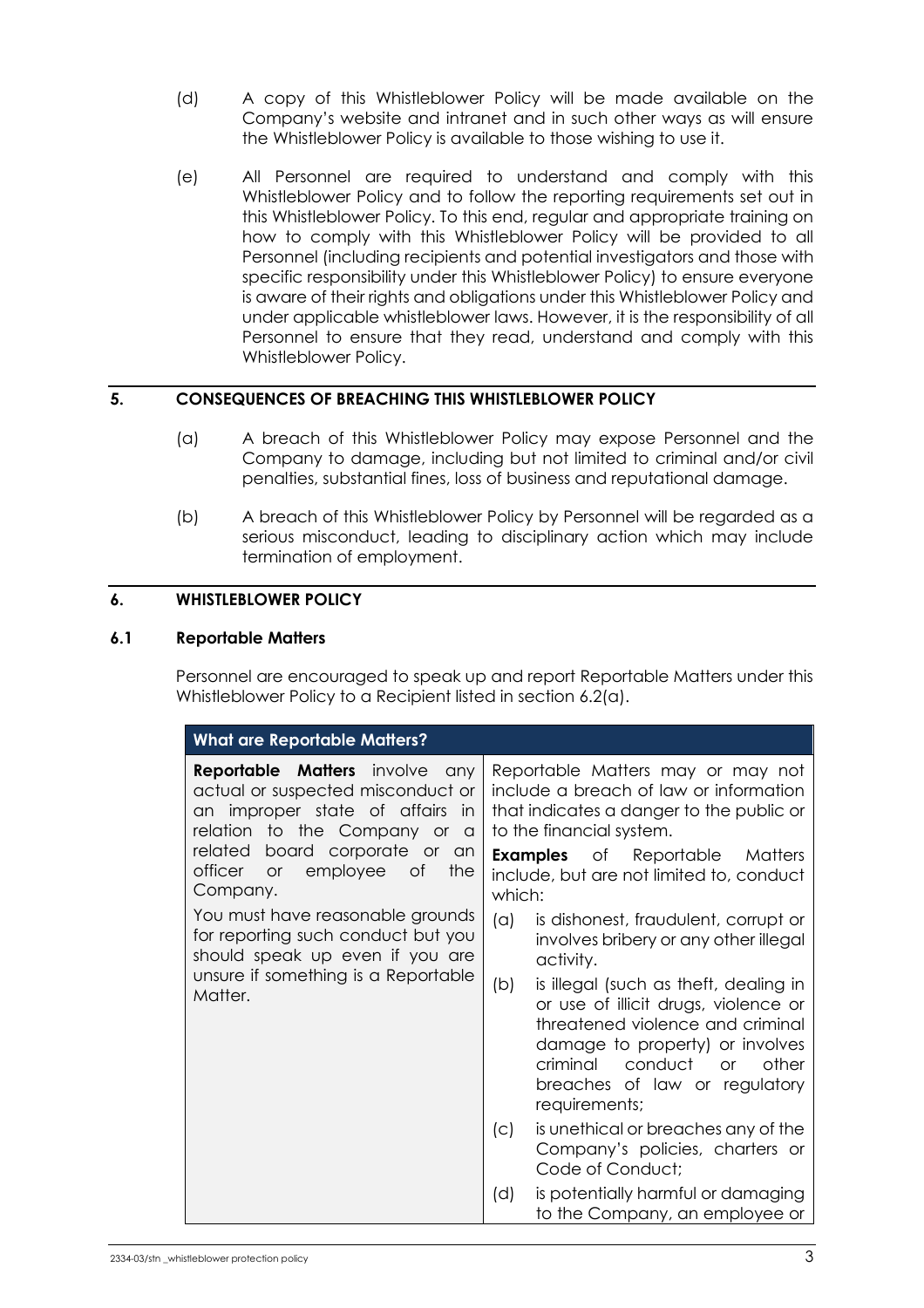|                                                                                                                                                                                                                                                                                                                                                                                                                                                                                                                                                                                                                                                                                                                                                                                                                                                                                                                 | (e)                                           | person, such<br>as unsafe<br>work<br>environmental<br>practices,<br>damage or substantial wasting of<br>Company resources;<br>financial<br>may cause<br>loss<br><b>or</b><br>in<br>the<br>damage<br>to<br>any way<br>Company's<br>reputation<br>be<br><b>or</b><br>otherwise<br>detrimental<br>the<br>to<br>Company's interest;                                                                                                                                                                            |
|-----------------------------------------------------------------------------------------------------------------------------------------------------------------------------------------------------------------------------------------------------------------------------------------------------------------------------------------------------------------------------------------------------------------------------------------------------------------------------------------------------------------------------------------------------------------------------------------------------------------------------------------------------------------------------------------------------------------------------------------------------------------------------------------------------------------------------------------------------------------------------------------------------------------|-----------------------------------------------|------------------------------------------------------------------------------------------------------------------------------------------------------------------------------------------------------------------------------------------------------------------------------------------------------------------------------------------------------------------------------------------------------------------------------------------------------------------------------------------------------------|
|                                                                                                                                                                                                                                                                                                                                                                                                                                                                                                                                                                                                                                                                                                                                                                                                                                                                                                                 | (f)                                           | involves actual<br>$\circ$ r<br>threatened<br>discrimination,<br>harassment,<br>victimisation or bullying, or any<br>other type of detrimental action<br>(other than disclosures that solely<br>relate to personal work-related<br>grievances as defined<br>in<br>the<br>Corporations Act); or                                                                                                                                                                                                             |
|                                                                                                                                                                                                                                                                                                                                                                                                                                                                                                                                                                                                                                                                                                                                                                                                                                                                                                                 | (g)                                           | amounts to an abuse of authority.                                                                                                                                                                                                                                                                                                                                                                                                                                                                          |
| Reportable Matters do <b>not</b> generally<br>personal<br>work-related<br>include                                                                                                                                                                                                                                                                                                                                                                                                                                                                                                                                                                                                                                                                                                                                                                                                                               |                                               | <b>Examples</b> of personal work-related<br>grievances include:                                                                                                                                                                                                                                                                                                                                                                                                                                            |
| grievances.<br>Personal work-related grievances<br>are those that relate to current or<br>former employment and have, or<br>tend to have, implications for the<br>Discloser personally but do not have<br>any other significant implications for<br>the Company (or any other entity)<br>or do not relate to conduct<br><b>or</b><br>alleged<br>conduct,<br>about<br>$\alpha$<br>Reportable Matter.<br>discuss<br>Personnel can<br>personal<br>work-related grievances with their<br>Supervisor, Manager,<br>their<br>or<br>Managers Manager, other Senior<br>Personnel<br>or<br>the<br>Company<br>Alternatively, Personnel<br>Secretary.<br>may wish to seek legal advice<br>about their rights and protections<br>under employment law and ways to<br>work-related<br>resolve<br>personal<br>grievances.<br>However, in some cases, these<br>grievances may qualify for legal<br>protection (see Annexure 1). | (a)<br>(b)<br>$\left( c\right)$<br>(d)<br>(e) | an interpersonal conflict between<br>another<br><b>Discloser</b><br>and<br>the<br>employee; and<br>a decision that does not involve a<br>breach of workplace laws;<br>decision<br>concerning<br>the<br>a<br>engagement,<br>transfer<br><b>or</b><br>promotion of the Discloser;<br>a decision concerning the terms<br>and conditions of engagement of<br>the Discloser; or<br>a decision to suspend or terminate<br>the engagement of the Discloser,<br>or otherwise to discipline the<br><b>Discloser</b> |

# <span id="page-5-1"></span><span id="page-5-0"></span>**6.2 Making a Report**

# (a) **Who to report to?**

The Company encourages reports of Reportable Matters to be made to any of the following recipients (as appropriate in the circumstances) (**Recipients**):

(i) to the Whistleblower Protection Officer, if appointed;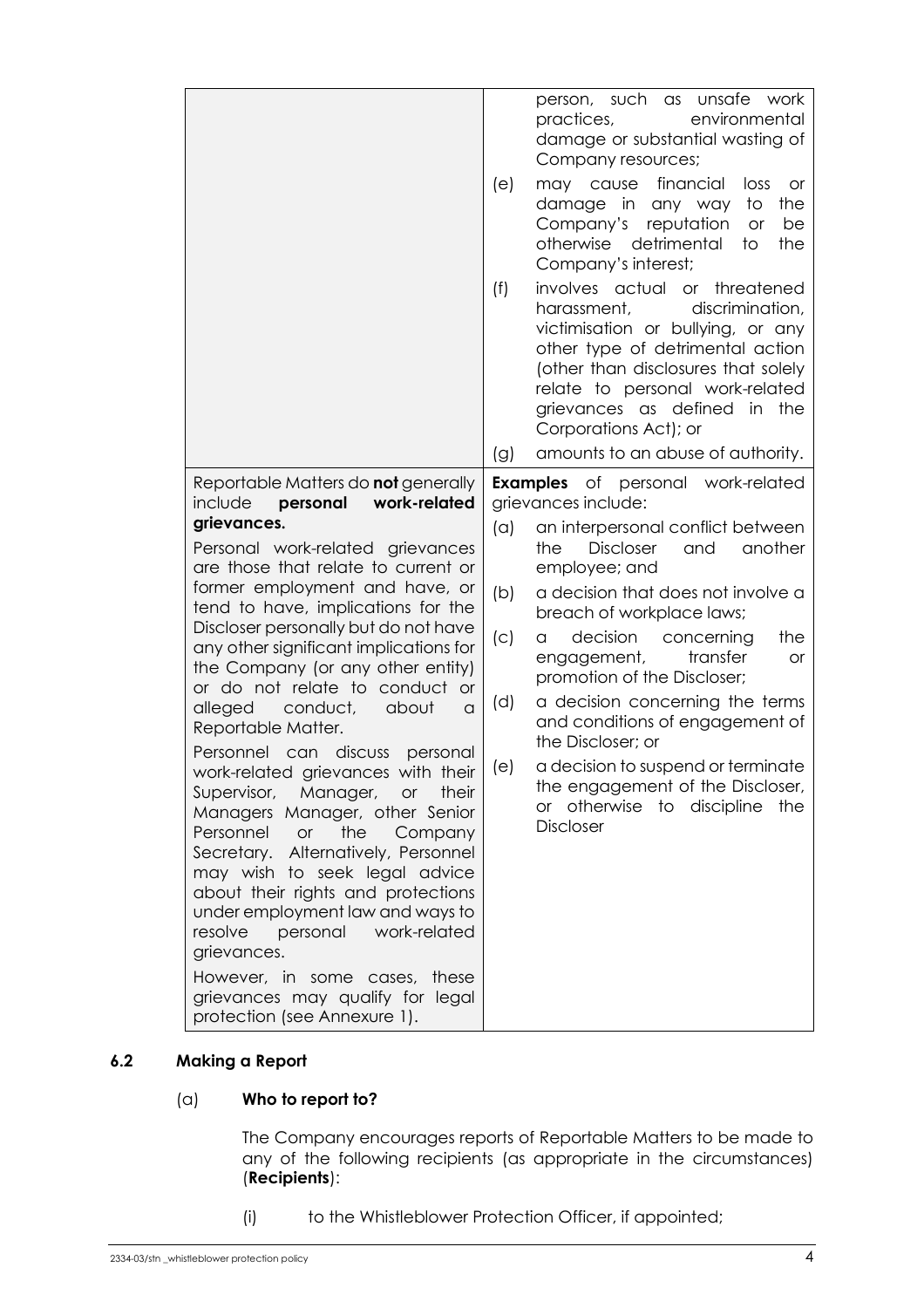- (ii) to the relevant supervisor, senior manager or officer in the Company who makes, or participates in making, decisions that affect the whole, or a substantial part of, the business of the Company, or who has the capacity to affect significantly the Company's financial standing;
- (iii) any member of the Board;
- (iv) the Company Secretary;

The contact details of the Recipients can be found on the annexure to this policy. Reports can be made by email, telephone, or in person.

The Company recognises that there may be issues of sensitivity whereby a Discloser does not feel comfortable to make a report to an internal recipient. In such cases, the Discloser may feel more comfortable making an anonymous disclosure or an external recipient.

Nothing in this Whistleblower Policy (including anonymous reporting) should be taken in any way as restricting someone from reporting any matter or providing any information to a regulator (such as ASIC, the APRA, Commissioner), the Company's auditor or a member of the audit team, a lawyer (to obtain advice or representation) or any other person in accordance with any relevant law, regulation or other requirement. Information in relation to whistleblowing is available from such regulators and can generally be downloaded on their website.

# (b) **Anonymous reports**

The Company also appreciates that speaking up can be difficult. Reports can also be made anonymously or using a pseudonym and still be protected. A Discloser can refuse to answer questions that could reveal their identity. While reports can be made anonymously, it may affect the ability to investigate the matter properly and to communicate with the Discloser about the report. Anonymous Disclosers should therefore attempt to maintain two-way communication as far as possible.

Anonymous reports can be made by leaving a message in the "Contact Us" section of the Company's website (www.saturnmetals.com.au). Alternatively, you may consider sending an anonymous email using a temporary or disposable email address available from the internet.

# (c) **Information to include in the report**

As much information should be included in the report as possible including details of the Reportable Matter, people involved, dates, locations and whether more evidence may exist.

Disclosers will be expected to have reasonable grounds to believe the information being disclosed is true (which will be based on the objective reasonableness of the reasons for the Discloser's suspicions) but the Discloser will not be penalised and may still qualify for protection if the information turns out to be incorrect should they have such reasonable grounds. However, any deliberate false reporting will not qualify for protection under this Whistleblower Policy and will be treated as a serious matter and may be subject to disciplinary action.

### (d) **Questions**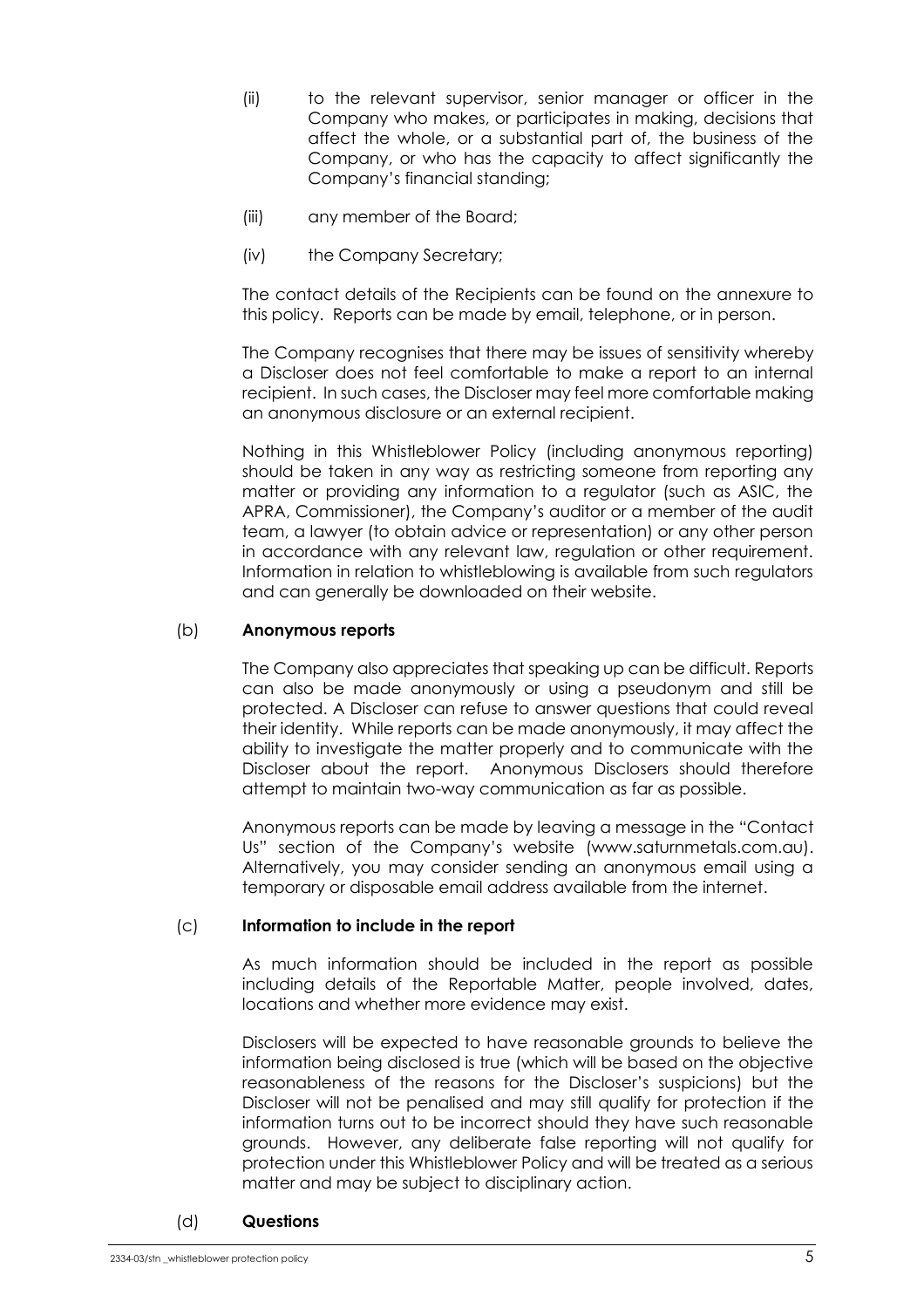Personnel who are unsure about how this Whistleblower Policy works, what is covered by the Whistleblower Policy or how a disclosure may be handled are encouraged to speak with the Whistleblower Protection Officer, if appointed, in the first instance.

# <span id="page-7-0"></span>**6.3 Investigating a Report**

# (a) **Who will investigate?**

An appropriate investigator (or investigators) may be appointed to investigate any reports made under this Whistleblower Policy. An investigator will be independent of the Discloser and individuals who are the subject of the disclosure and the department or business unit involved. Possible investigators include:

- (i) the Whistleblower Investigating Officer, if appointed;
- (ii) the Whistleblower Protection Officer, if appointed;
- (iii) a relevant supervisor, senior manager or officer in the Company who makes, or participates in making, decisions that affect the whole, or a substantial part of, the business of the Company, or who has the capacity to affect significantly the Company's financial standing;
- (iv) any member of the Board;
- (v) the Company Secretary;
- (vi) an independent adviser.

Where a Reportable Matter relates to the managing director, Company Secretary, Whistleblower Protection Officer, Whistleblower Investigating Officer or a director of the Company, the matter will be referred directly to the Company's Legal Counsel or other appropriate person.

# (b) **How will the investigation be conducted?**

Any matters reported under this Whistleblower Policy will be considered and a determination will be made as to whether the disclosure falls within the scope of this Whistleblower Policy. If so, the matter will be investigated as soon as practicable after the matter has been reported. The investigation process will be conducted in a thorough, fair, objective and independent manner (while preserving confidentiality) and will depend on the precise nature of the conduct being investigated. Due care and appropriate speed will be taken and reported information will be verified and relevant personnel interviewed as part of the investigative process. The Company may seek independent advice as necessary.

The Discloser may be asked for further information, will be given regular and appropriate updates in the circumstances and will be advised of any outcomes from the investigation (subject to considerations of privacy and confidentiality). Any updates or outcomes will be advised by reasonable means.

Anonymous reports will be investigated based on the information provided and may be limited if the Discloser has refused or omitted to provide contact details.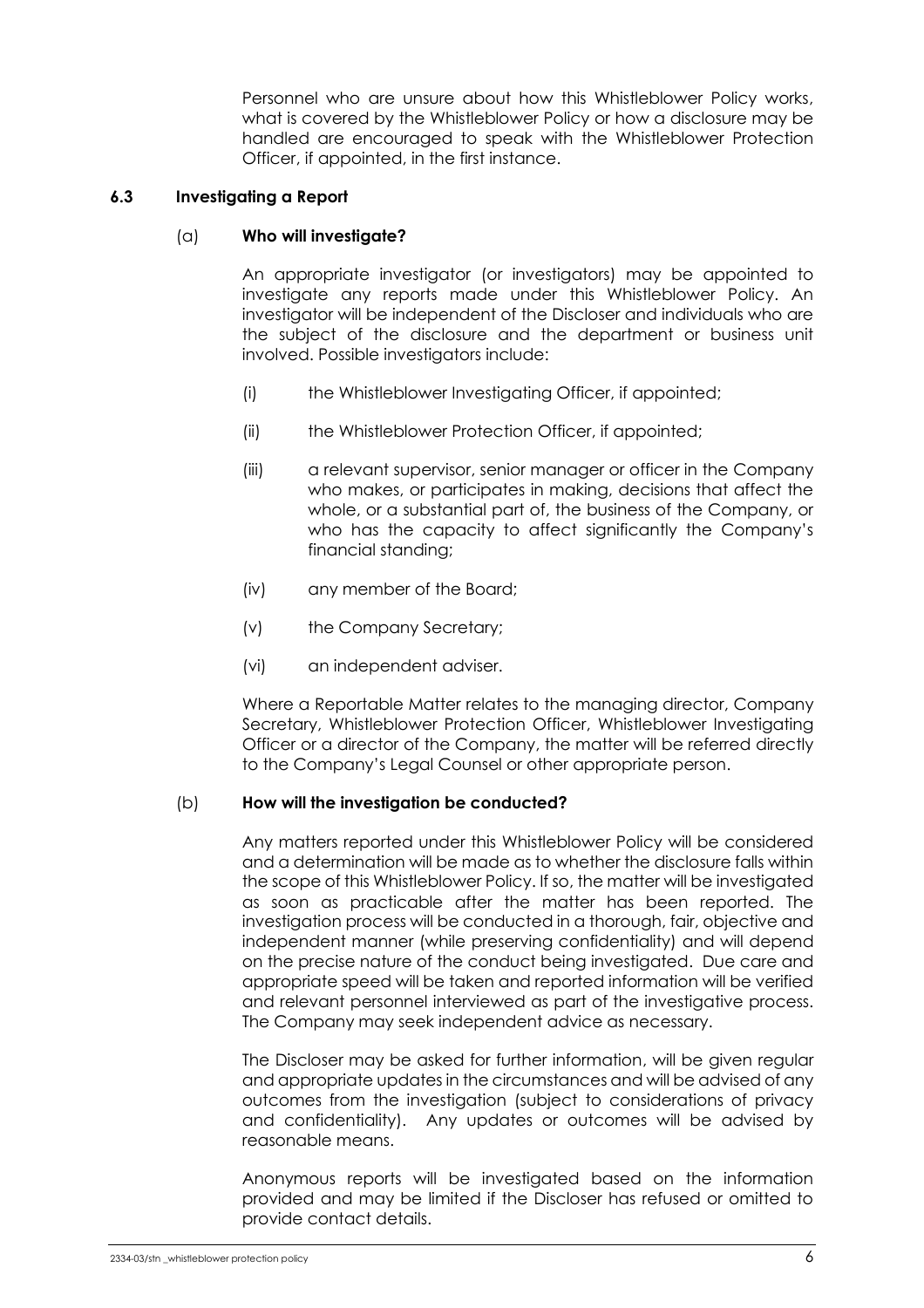At the end of the investigation, the relevant investigating officer will report their findings to the Chairman or the appropriate person who will determine the appropriate response. This may include rectifying any unacceptable conduct and taking any action required to prevent future occurrences of the same or similar conduct as well as disciplinary action if necessary. The identity of the Discloser will be redacted from any written investigation reports unless they have consented to disclosure of their identity.

The Discloser may lodge a complaint with a regulator if they are not happy with an outcome of the investigation or if they consider that this Whistleblower Policy has not been adhered to adequately.

# <span id="page-8-0"></span>**6.4 Support and Protections**

### (a) **Identity Protection (Confidentiality) for Disclosers**

The identity of and information likely to lead to the identification of a Discloser will be kept confidential, however a disclosure can be made:

- (i) if the Discloser consents;
- (ii) to ASIC, APRA, the Commissioner or a member of the AFP;
- (iii) to a lawyer for the purpose of obtaining legal advice or representation; or
- (iv) if the disclosure is allowed or required by law.

During the course of an investigation, the Company will take reasonable steps to reduce the risk of disclosing information that could identify the Discloser (including redacting all personal information or references to the Discloser, restricting the number of people involved in handling and investigating the disclosure and ensuring secure and confidential email communication in relation to the investigation). Note however, that in practice, people may be able to guess the Discloser's identity if the Discloser has mentioned their intention to make a disclosure; the Discloser is one of a very small number of people with access to the information; or the disclosure relates to information that a Discloser has previously been told privately and in confidence.

Unauthorised disclosure of:

- (i) the identity of a Discloser who has made a report of a Reportable Matter; or
- (ii) information from which the identity of the Discloser could be inferred,

may be an offence under Australian law, will be regarded as a disciplinary matter and will be dealt with in accordance with the Company's disciplinary procedures.

A Discloser may lodge a complaint about a breach of confidentiality with the Company or a regulator.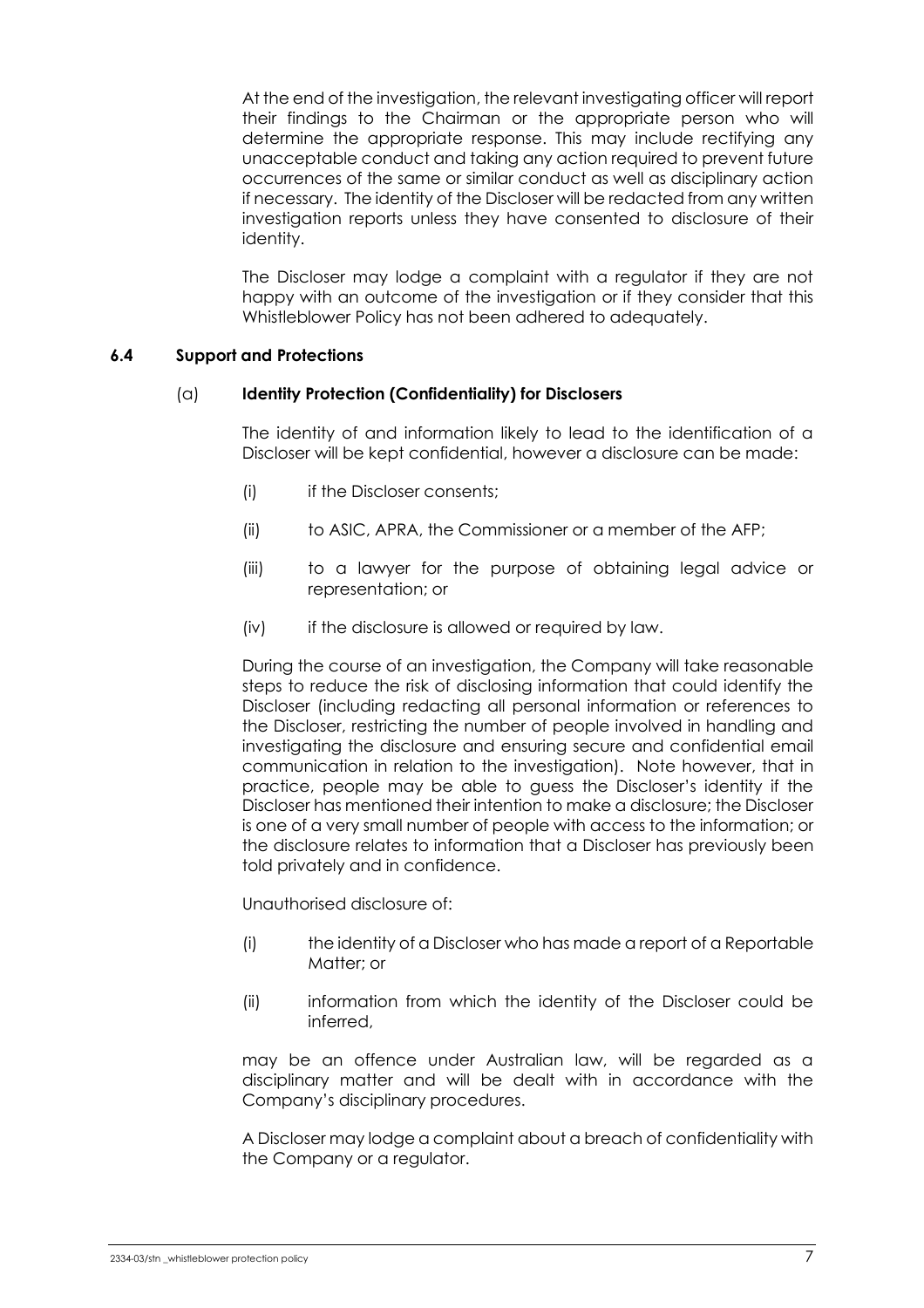# (b) **Protection from detriment for Disclosers**

A Discloser who makes a report under this Whistleblower Policy shall not suffer detriment (either actual or threatened). Examples of actual or threatened detriment include:

- (i) harassment, intimidation, victimisation, bias or discrimination;
- (ii) dismissal of an employee or varying an employee's position or duties;
- (iii) causing physical or psychological harm or injury; or
- (iv) damage to a person's property, reputation, business or financial position or any other damage.

Certain actions will not constitute detrimental conduct such as:

- (i) administrative action that is reasonable for the purpose of protecting a Discloser from detriment (eg moving a Discloser who has made a disclosure about their immediate work area to another area to prevent them from detriment); and
- (ii) managing a Discloser's unsatisfactory work performance, if the action is in line with the Company's performance management framework.

The Company will take all steps to protect Disclosers from any form of detrimental treatment and may ensure that a risk assessment is carried out to determine the risk of detriment.

Anyone who retaliates against someone who has reported a possible violation may be subject to discipline by the Company or penalties under the Corporations Act, Taxation Act or other Australian law.

Anyone who is subjected to detriment as a result of making a report under this Whistleblower Policy should report it in accordance with claus[e 6.2](#page-5-0) of this Whistleblower Policy.

A Discloser (or any other employee or person) can seek compensation or other remedies through the courts if:

- (i) they suffer loss, damage or injury because of a disclosure; and
- (ii) the Company failed to prevent a person from causing the detriment.

A Discloser may seek independent legal advice or contact a regulatory body if they believe they have suffered detriment.

# (c) **Other protections available to Disclosers**

Additional protections will be offered by the Company depending on the Reportable Matter and the people involved. Protections may include but are not limited to:

(i) monitoring and managing behaviour of other employees;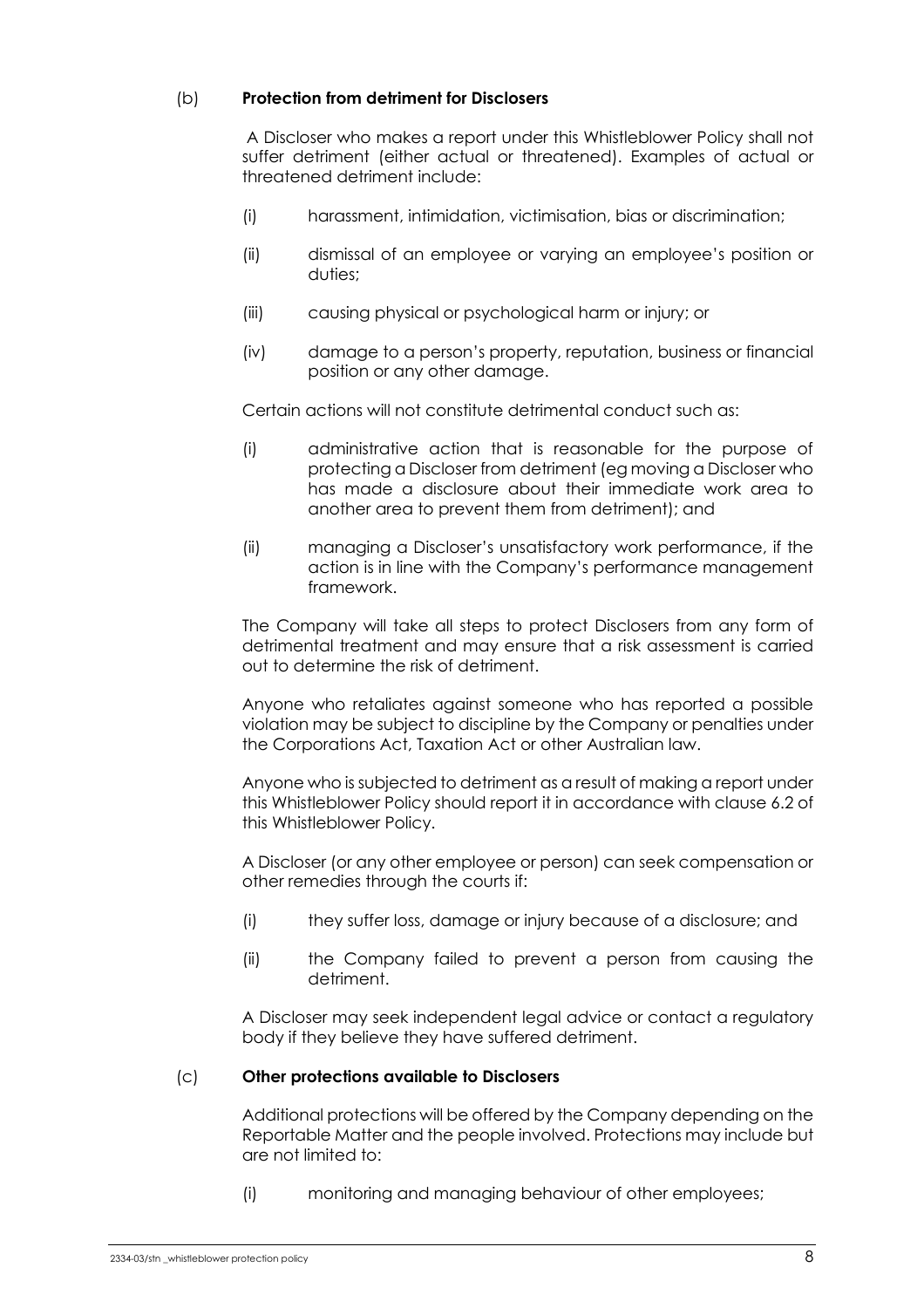- (ii) offering support services (including counselling or other professional or legal services);
- (iii) implementing strategies to help minimise and manage stress; time or performance impacts; or other challenges resulting from the disclosure or the investigation;
- (iv) offering a leave of absence or flexible workplace arrangements during the course of an investigation; or
- (v) rectifying any detriment suffered.

In addition, current and former employees may also request additional support from the Whistleblower Protection Officer if required.

Whilst the Company will endeavour to support all Disclosers, it will not be able to provide the same sort of practical support to each Discloser. Therefore, the processes in this Whistleblower Policy will be adapted and applied to the extent reasonably possible.

# (d) **Fair treatment of those mentioned in a disclosure**

The Company will ensure fair treatment of officers and employees of the Company who are mentioned in any disclosure, and to whom any disclosures relate. The disclosure will be handled confidentially and will be assessed and may be subject to investigation. If an investigation is required, it will be conducted in an objective, fair and independent manner. Such employees will be advised of the subject matter of the disclosure at the appropriate time and as required by law and will be advised of the outcome of the investigation. An employee who is the subject of a disclosure may contact the Company's support services.

# (e) **Files and Records**

The Company will ensure that any records relating to any reports made under this Whistleblower Policy are stored securely and only accessed by authorised personnel directly involved in managing and investigating the report. All those involved in handling and investigating reports will be reminded about confidentiality requirements including that an unauthorised disclosure of a Discloser's identity may be a criminal offence.

# (f) **Special legal protections under the Corporations Act and the Taxation Act**

Whilst this Whistleblower Policy deals with internal disclosures of information, additional legal protections are available for certain Disclosers under the Corporations Act and the Taxation Act provided the disclosure is about a "disclosable matter" or "tax affair" as defined under such legislation and certain conditions are met. These are summarised in Annexures 1 and 2 respectively. Disclosures that are not about "disclosable matters" or "tax affairs" will not qualify for protection under the Corporations Act or Taxation Act. For more information, see the information available on the ASIC website and the ATO website.

# <span id="page-10-0"></span>**7. MONITORING AND REVIEW**

(a) Material incidences reported under this Whistleblower Policy will be reported to the Board or a committee of the Board.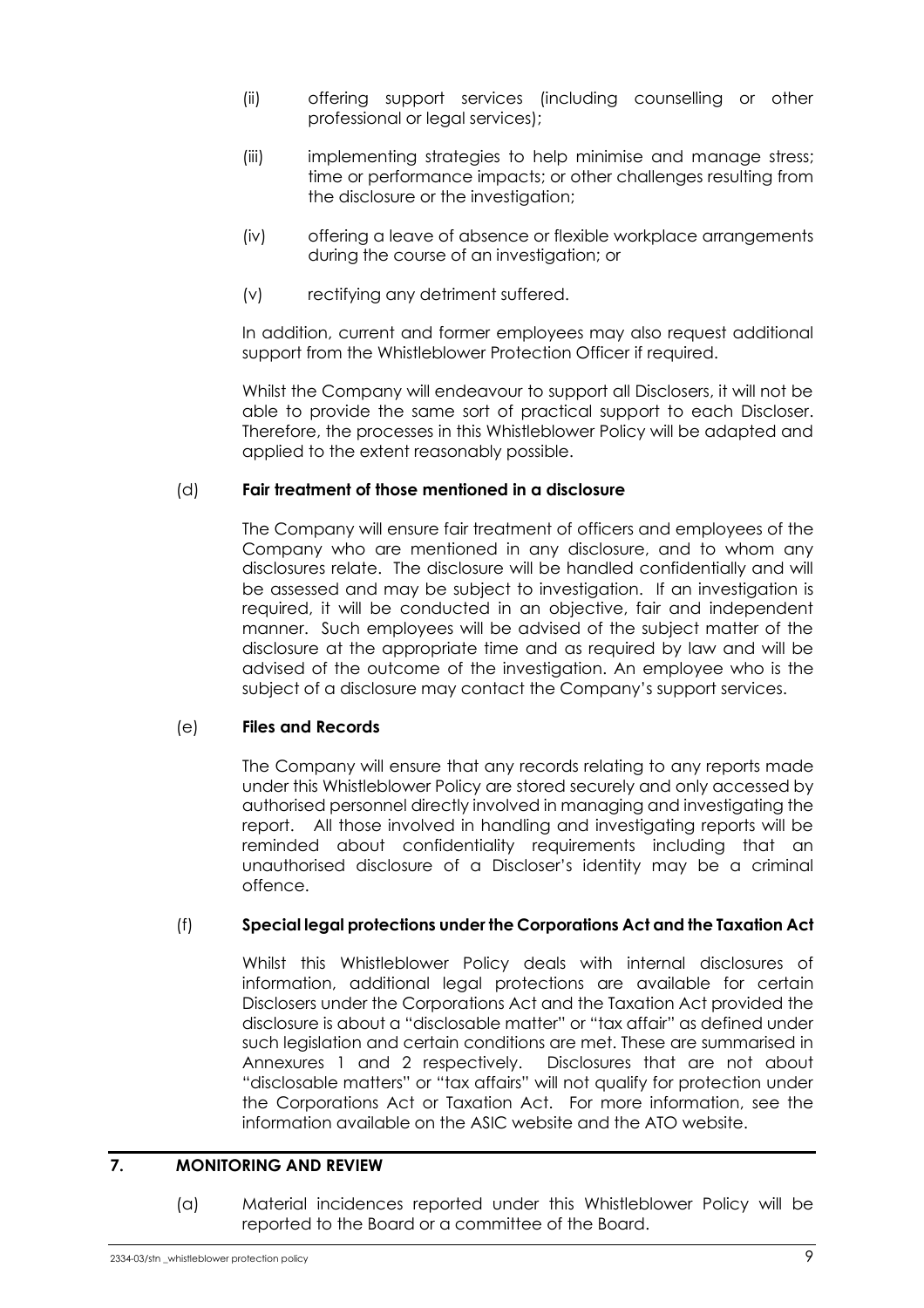- (b) The Board, in conjunction with the Whistleblower Protection, if appointed, will monitor the content, effectiveness and implementation of this Whistleblower Policy on a regular basis. There may also be independent reviews taken from time to time. Any findings, updates or improvements identified will be addressed as soon as possible and circulated to all officers and employees
- (c) Officers and employees are invited to comment on this Whistleblower Policy and suggest ways in which it might be improved. Comments, suggestions and queries should be addressed to the Board.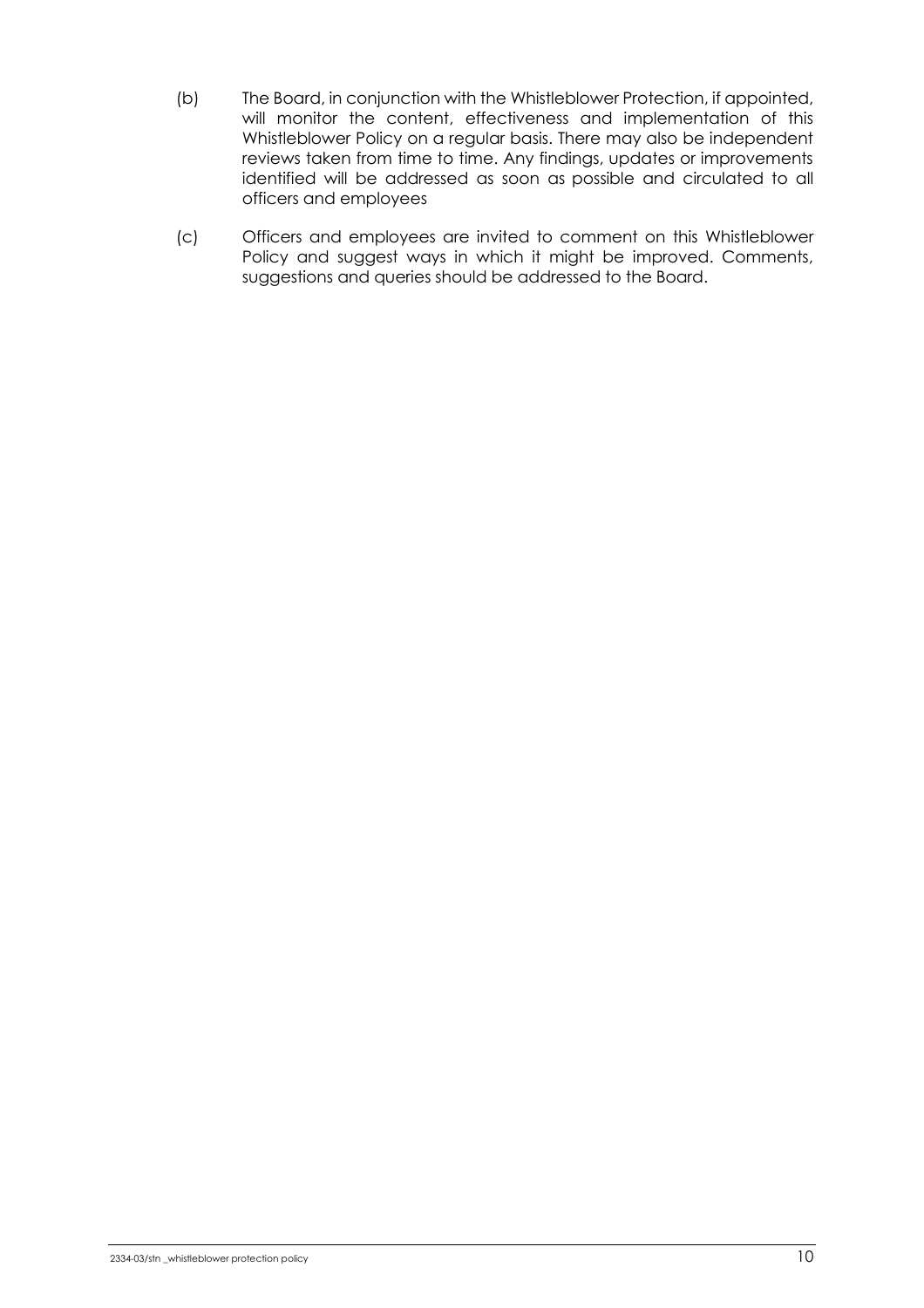# <span id="page-12-0"></span>**ANNEXURE 1 – SUMMARY OF PROTECTIONS UNDER THE CORPORATIONS ACT**

The Corporations Act sets out disclosures that are protected under the Corporations Act if certain conditions are met as well as the protections available to protected disclosures. *A summary of such protections (as at the date of this policy) is set out below but you should refer to the Corporations Act itself for a full understanding of the conditions and protections available and the relevant definitions. You can also visit the ASIC website for more information.*

### **1. PROTECTED DISCLOSURES**

Disclosures will be protected if:

- <span id="page-12-1"></span>(a) the discloser is an **Eligible Whistleblower**, being an individual who is, or has been, any of the following:
	- (i) an officer or employee of the Company (eg current and former employees who are permanent, part-time, fixed-term or temporary, interns, secondees, managers and directors);
	- (ii) an individual who supplies services or goods to the Company (whether paid or unpaid) or an employee of a person that supplies goods or services to the Company (eg current and former contractors, consultants, service providers and business partners);
	- (iii) an associate of the Company;
	- (iv) a relative, dependant or dependant of the spouse of any individual referred to a[t \(i\)](#page-12-1) to [\(iii\)](#page-12-2) above; or
	- (v) any prescribed individual under the Corporations Act;
- <span id="page-12-2"></span>(b) **and** the disclosure is made to:
	- (i) the ASIC, APRA or a prescribed Commonwealth authority; or
	- (ii) an **Eligible Recipient**, being:
		- (A) an officer or senior manager of the Company or a related body corporate of the Company;
		- (B) an auditor (or a member of the audit team) of the Company or a related body corporate of the Company;
		- (C) an actuary of the Company or a related body corporate of the Company;
		- (D) a person authorised by the Company to receive disclosures that qualify for protection under the Corporations Act;
		- (E) anyone prescribed under the regulations as being an eligible recipient; or
	- (iii) a legal practitioner for the purposes of obtaining legal advice or legal representation in relation to the whistleblower provisions in the Corporations Act (even in the event such legal practitioner concludes that a disclosure does not relate to a disclosable matter under the Corporations Act);
- (c) **and** the disclosure relates to a **Disclosable Matter** in that the discloser has reasonable grounds to suspect that the information concerns misconduct, or an improper state of affairs or circumstances in relation to the Company or a related body corporate of the Company. This includes any suspicion that the Company or its body corporate, or an officer or employee of the Company or its body corporate has engaged in conduct that:
	- (i) constitutes an offence against, or a contravention of, a provision of the Corporations Act, the *Australian Securities Investments Commission Act 2001*, the *Banking Act 1959*, the *Financial Sector (Collection of Data) Act 2001*, the *Insurance Act 1973*, the *Life Insurance Act 1995*, the *National Consumer Credit Protection Act 2009*, the *Superannuation Industry (Supervision) Act 1993*, or an instrument made under any such Act; or
	- (ii) constitutes an offence against any other law of the Commonwealth of Australia that is punishable by imprisonment for a period of 12 months or more; or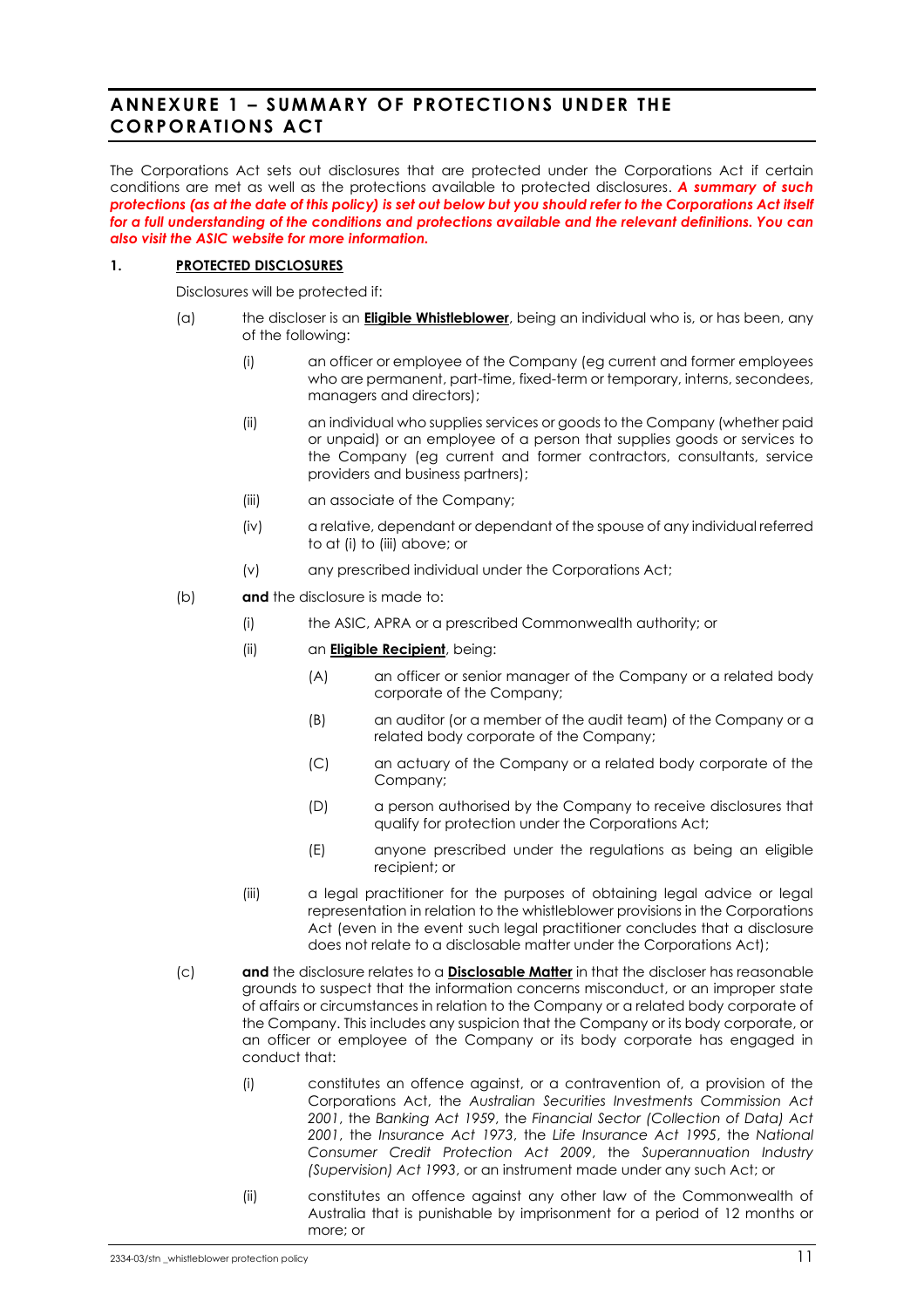- (iii) represents a danger to the public of the financial system; or
- (iv) is prescribed by regulation.

(Note that the term "misconduct" is defined in the Corporations Act to include fraud, negligence, default, breach of trust and breach of duty.)

### (d) **Public interest and Emergency Disclosures**

Emergency or public interest disclosures (as defined under the Corporations Act) will also be protected if made to Journalists or Parliamentarians (each as defined in the Corporations Act) in extreme cases (excluding tax matters) in circumstances where at least 90 days have passed since an earlier protected disclosure has been made to ASIC, APRA or another Commonwealth body without reasonable steps having been taken to address the misconduct, or there will be substantial and imminent danger to someone's health or safety. Note that before such public interest disclosure is made, the discloser must have given written notice to the relevant regulatory body. Such notice must include sufficient information to identify the previous disclosure and must state that the discloser intends to make the public disclosure if appropriate steps are not taken.

Disclosers are advised to contact the Company's Whistleblower Protection Officer, if appointed, or an independent legal adviser to ensure they understand the criteria for making an emergency or public interest disclosure that qualifies for protection.

### (e) **Personal work-related grievances**

Personal work-related grievances (as defined in the Corporations Act) will not be protected to the extent that the information disclosed does not concern a contravention, or an alleged contravention, of the prohibition on victimisation under the Corporations Act that involves detriment caused to the discloser or a threat made to the discloser.

However, a personal work-related grievance will still qualify for protection if:

- (i) it includes information about misconduct, or information about misconduct includes or is accompanied by a personal work-related grievance (mixed report);
- (ii) the Company has breached employment or other laws punishable by imprisonment for a period of 12 months or more, engaged in conduct that represents a danger to the public, or the disclosure relates to information that suggests misconduct beyond the Discloser's personal circumstances;
- (iii) the Discloser suffers from or is threatened with detriment for making the disclosure; or
- (iv) the Discloser seeks legal advice or legal representation about the operation of the whistleblower protections under the Corporations Act.

### **2. PROTECTIONS AVAILABLE**

### (a) **Protected disclosures will be given the following protections under the Corporations Act**

### **Protected disclosures not actionable**

- (i) the discloser will not be subject to any civil, criminal or administrative liability (including disciplinary action) for making the disclosure; and
- (ii) no contractual or other remedy may be enforced, and no contractual or other right may be exercised against the discloser on the basis of the disclosure; and
- (iii) if the disclosure qualified for protection under the Corporations Act (including public interest and emergency disclosure), the information is not admissible as evidence against the discloser in criminal proceedings for the imposition of a penalty, other than proceedings in respect of the falsity of the information;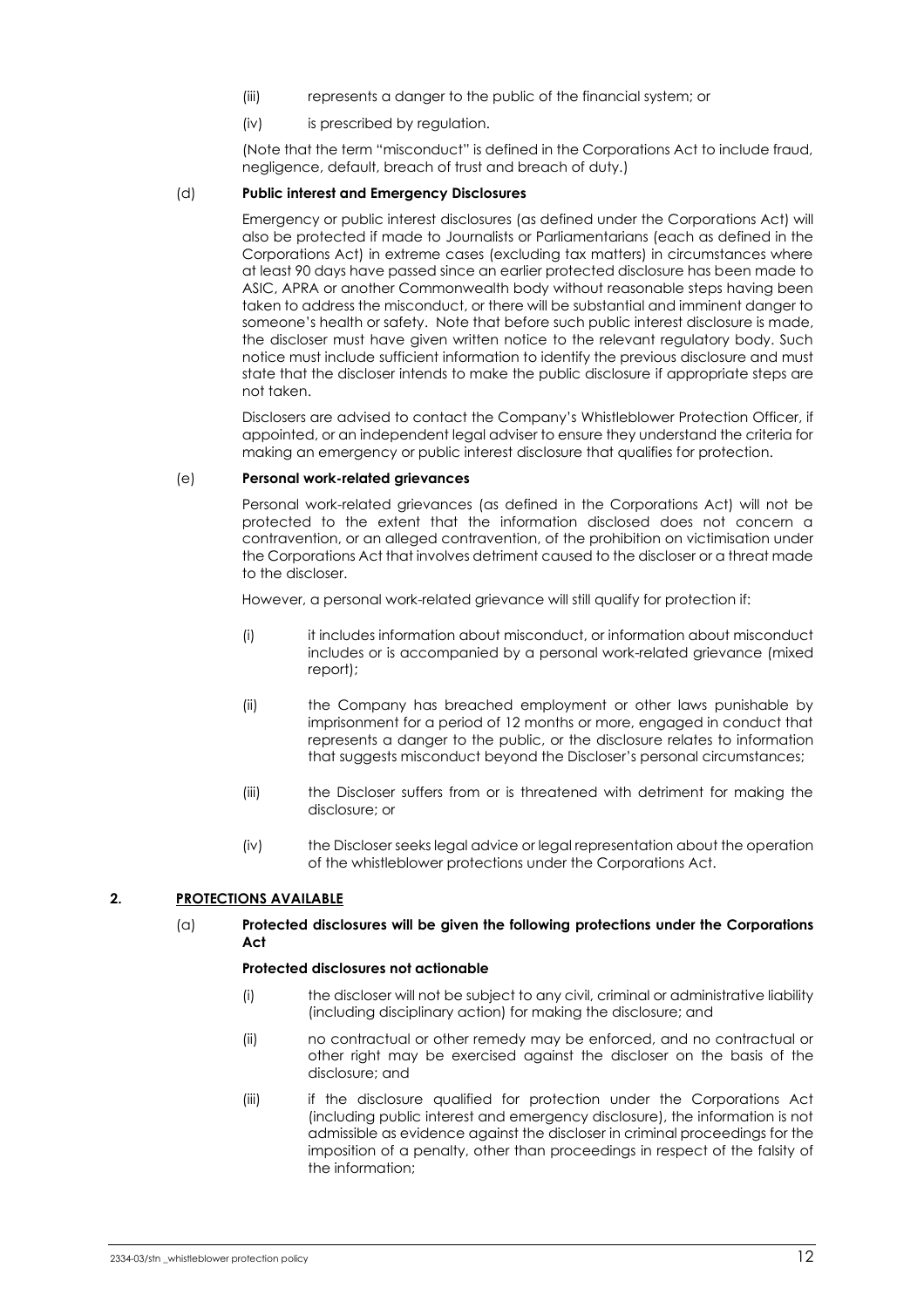### **Victimisation Prohibited**

Anyone who causes or threatens to cause detriment (as defined in the Corporations Act) to a discloser or another person in the belief or suspicion that a report has been made, or may have been made, proposes to or could be made, may be guilty of an offence and may be liable for damages or subject to a court order. Examples of possible court orders include, but are not limited to:

- (i) requiring compensation for loss or damage;
- (ii) an injunction to prevent, stop or remedy the effects of detrimental conduct;
- (iii) an order requiring an apology for engaging in detrimental conduct;
- (iv) if the detrimental conduct wholly or partly resulted in the termination of an employee's employment, reinstatement of their position; and
- (v) any other order the court thinks appropriate.

#### **Identifying information not to be disclosed**

Subject to applicable laws:

- (i) a discloser's identity cannot be disclosed to a Court or tribunal except where considered necessary; and
- (ii) the person receiving the report commits an offence if they disclose the substance of the report or the discloser's identity, without the discloser's consent, to anyone except an authorised disclosure to ASIC, APRA, the AFP or a lawyer for the purposes of obtaining legal advice or representation in relation to the report.

#### **Costs of proceedings**

A discloser may not need to pay costs of legal proceedings unless they have acted vexatiously or without reasonable cause and the unreasonable act caused the other party to incur the costs.

### (b) **Confidentiality**

In relation to a protected disclosure, the identity of a discloser (and any information likely to lead to the identification of a discloser) must be kept confidential unless expressly authorised in writing.

A disclosure of the discloser's identity will be authorised if made:

- (i) to ASIC, APRA or a member of the AFP;
- (ii) to a legal practitioner for the purposes of obtaining legal advice or legal representation in relation to the whistleblower provisions in the Corporations Act;
- (iii) to a person prescribed by the regulations of the Corporations Act for this purpose;
- (iv) with the express written consent of the discloser; or
- (v) by ASIC, APRA or a member of the AFP to a Commonwealth or State or Territory authority for the purpose of assisting the authority in the performance of its functions or duties.

However, such confidentiality does not apply where the disclosure is not of the identity of the discloser and is reasonably necessary for the purposes of investigating a matter and all reasonable steps have been taken to reduce the risk that the discloser will be identified.

### (c) **Timing**

A discloser will qualify for protection from the time they make their disclosure, regardless of whether, at this time, the discloser or recipient recognises that the disclosure qualifies for protection.

#### (d) **No immunity from misconduct**

Note that the protections do not grant immunity for any misconduct a discloser has engaged in that is revealed in their disclosure.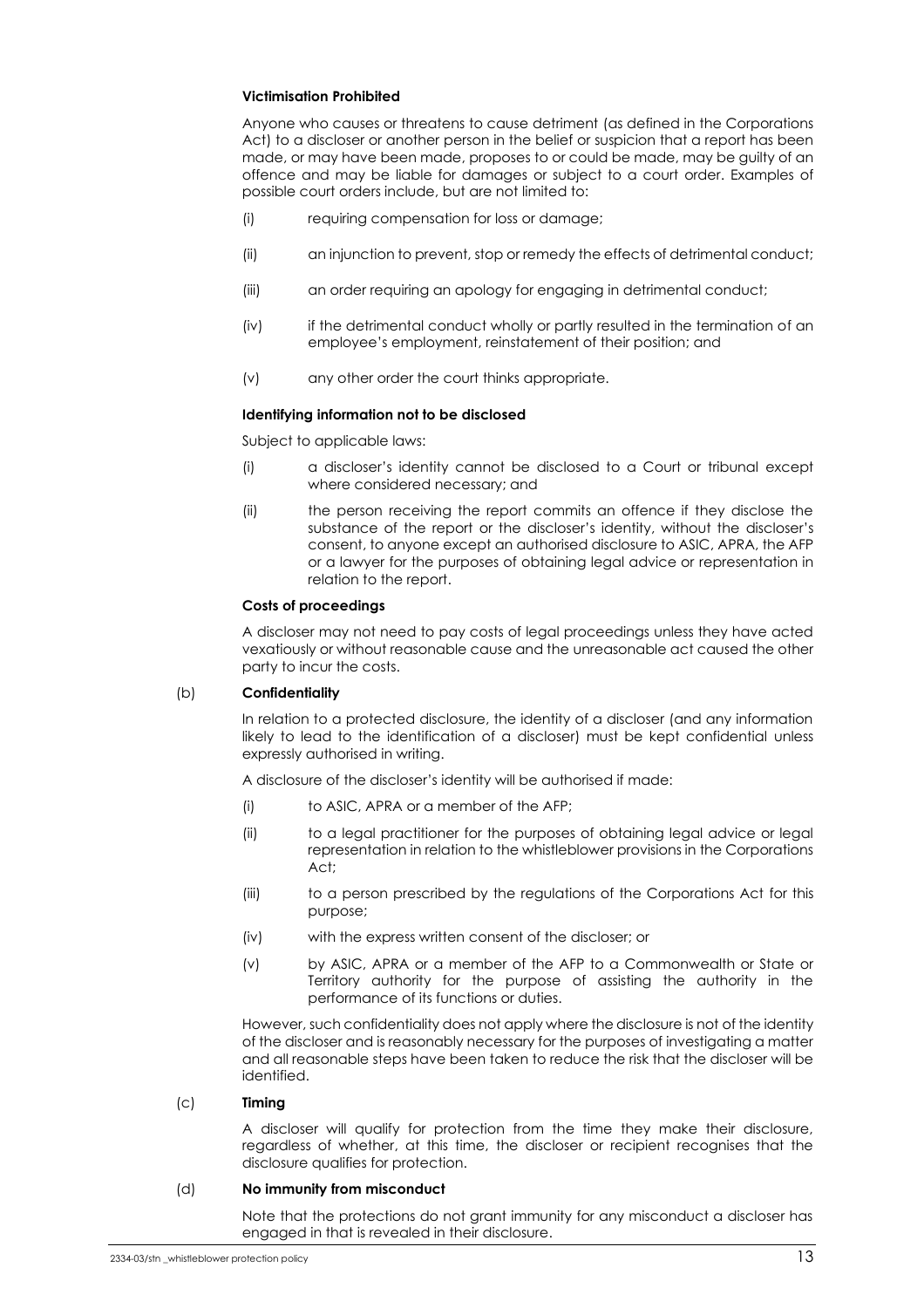# <span id="page-15-0"></span>**ANNEXURE 2 – SUMMARY OF PROTECTIONS UNDER THE TAXATION ADMINISTRATION ACT**

The Taxation Act sets out disclosures that are protected under the Taxation Administration Act if certain conditions are met as well as protections available to protected disclosures. *A summary of such protections (as at the date of this policy) is set out below but you should refer to the Taxation Administration Act itself for a full understanding of the conditions and protections available and the relevant definitions. You can also visit the ATO website for more information.*

### **1. PROTECTED DISCLOSURES**

Disclosures will be protected if:

- <span id="page-15-1"></span>(a) the discloser is an **Eligible Whistleblower**, being an individual who is, or has been, any of the following:
	- (i) an officer (within the meaning of the Corporations Act) or employee of the Company;
	- (ii) an individual who supplies services or goods to the Company (whether paid or unpaid) or an employee of a person that supplies goods or services to the Company;
	- (iii) an associate (within the meaning of the *Income Tax Assessment Act 1936*) of the Company;
	- (iv) a spouse, child or dependant of any individual referred to in [\(i\)](#page-15-1) to [\(iii\)](#page-15-2) above or of such an individual's spouse; or
	- (v) any prescribed individual under the regulations under the Taxation Act;
- <span id="page-15-2"></span>(b) **and** the disclosure is made to:
	- (i) the Commissioner **and** the discloser consider that the information may assist the Commissioner to perform his or her functions or duties under a taxation law in relation to the Company or an associate of the Company; or
	- (ii) an **Eligible Recipient**, being:
		- (A) a director, secretary or senior manager of the Company;
		- (B) an employee or officer of the Company who has functions or duties that relate to the tax affairs (within the meaning of the Taxation Act) of the Company;
		- (C) the Company's auditor (or a member of that audit team);
		- (D) a registered tax agent or BAS agent (within the meaning of the *Tax Agent Services Act 2009*) who provides tax agent services or BAS services to the Company;
		- (E) a person authorised by the Company to receive disclosures that qualify for protection under the Taxation Act; or
		- (F) anyone prescribed under the Taxation Act regulations as being an Eligible Recipient;
- (c) **and** the discloser has reasonable grounds to suspect that the information indicates misconduct, or an improper state of affairs or circumstances, in relation to the tax affairs of the Company or an associate of the Company ("tax affairs" means affairs relating to any tax imposed by or under, or assessed or collected under, a law administered by the Commissioner);
- (d) **and** the discloser considers that the information may assist the Eligible Recipient to perform functions or duties in relation to the tax affairs of the Company or an associate of the Company; or
	- (i) a legal practitioner for the purposes of obtaining legal advice or legal representation in relation to the whistleblower provisions in the Taxation Act.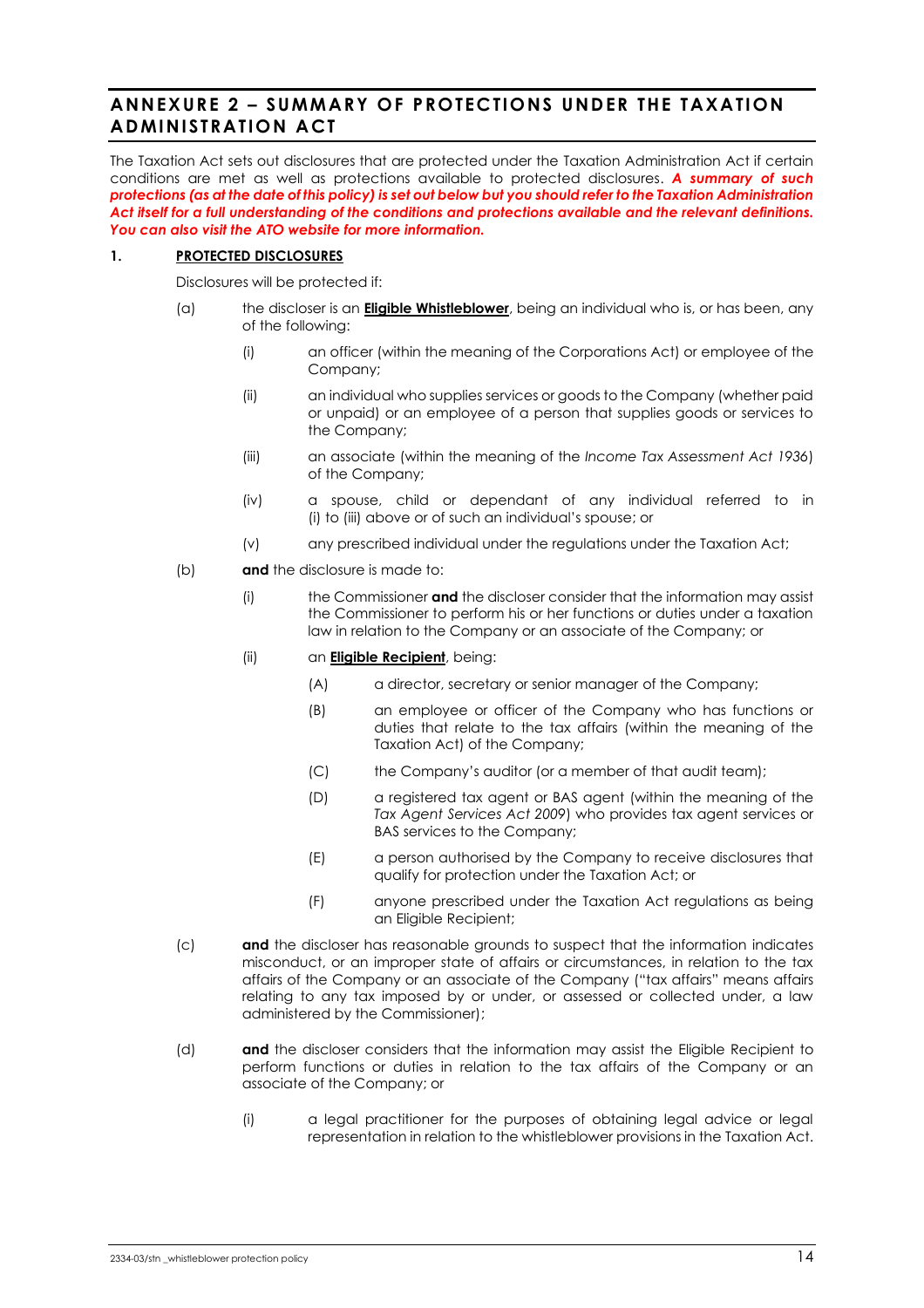### <span id="page-16-0"></span>**2. PROTECTIONS AVAILABLE**

### (a) **Protected Disclosures will be given the following protections under the Taxation Act**

### **Protected disclosures not actionable**

- (i) the discloser will not be subject to any civil, criminal or administrative liability (including disciplinary action) for making the disclosure;
- (ii) no contractual or other remedy may be enforced, and no contractual or other right may be exercised against the discloser on the basis of the disclosure; and
- <span id="page-16-1"></span>(iii) if the disclosure was a disclosure of information to the Commissioner, the information is not admissible as evidence against the discloser in criminal proceedings for the imposition of a penalty, other than proceedings in respect of the falsity of the information;

(Note that in relation to [\(i\)](#page-16-0) t[o \(iii\)](#page-16-1) above, the discloser has qualified privilege in respect of the disclosure and a contract to which the person is a party may not be terminated on the basis that the disclosure constitutes a breach of the contract.)

### **Victimisation prohibited**

Anyone who causes or threatens to cause detriment (as defined in the Taxation Act) to a discloser or another person in the belief or suspicion that a report has been made, or may have been made, proposes to or could be made, may be guilty of an offence and may be liable for damages or subject to a court order. Examples of possible court orders include, but are not limited to:

- (i) requiring compensation for loss or damage;
- (ii) an injunction to prevent, stop or remedy the effects of detrimental conduct;
- (iii) an order requiring an apology for engaging in detrimental conduct;
- (iv) if the detrimental conduct wholly or partly resulted in the termination of an employee's employment, reinstatement of their position; and
- (v) any other order the court thinks appropriate

### **Identifying information not to be disclosed**

- (i) a discloser's identity (or information likely to lead to the identity of the discloser) cannot be disclosed to a Court or tribunal except where considered necessary; and
- (ii) the person receiving the report commits an offence if they disclose the substance of the report or the discloser's identity, without the discloser's consent, to anyone except the Commissioner, the AFP or a lawyer for the purposes of obtaining legal advice or representation in relation to the report.

### **Costs of proceedings**

A discloser may not need to pay the costs of legal proceedings unless they have acted vexatiously or without reasonable cause and the unreasonable act caused the other party to incur the costs.

### (b) **Confidentiality**

In relation to a protected disclosure, the identity of a discloser (and any information likely to lead to the identification of a discloser) must be kept confidential unless authorised.

A disclosure of the discloser's identity will be authorised if made:

- (i) to the Commissioner or a member of the AFP;
- (ii) to a legal practitioner for the purposes of obtaining legal advice or legal representation in relation to the whistleblower provisions in the Taxation Act;
- (iii) to a person prescribed by the regulations of the Taxation Act for this purpose; or
- (iv) with the express written consent of the discloser.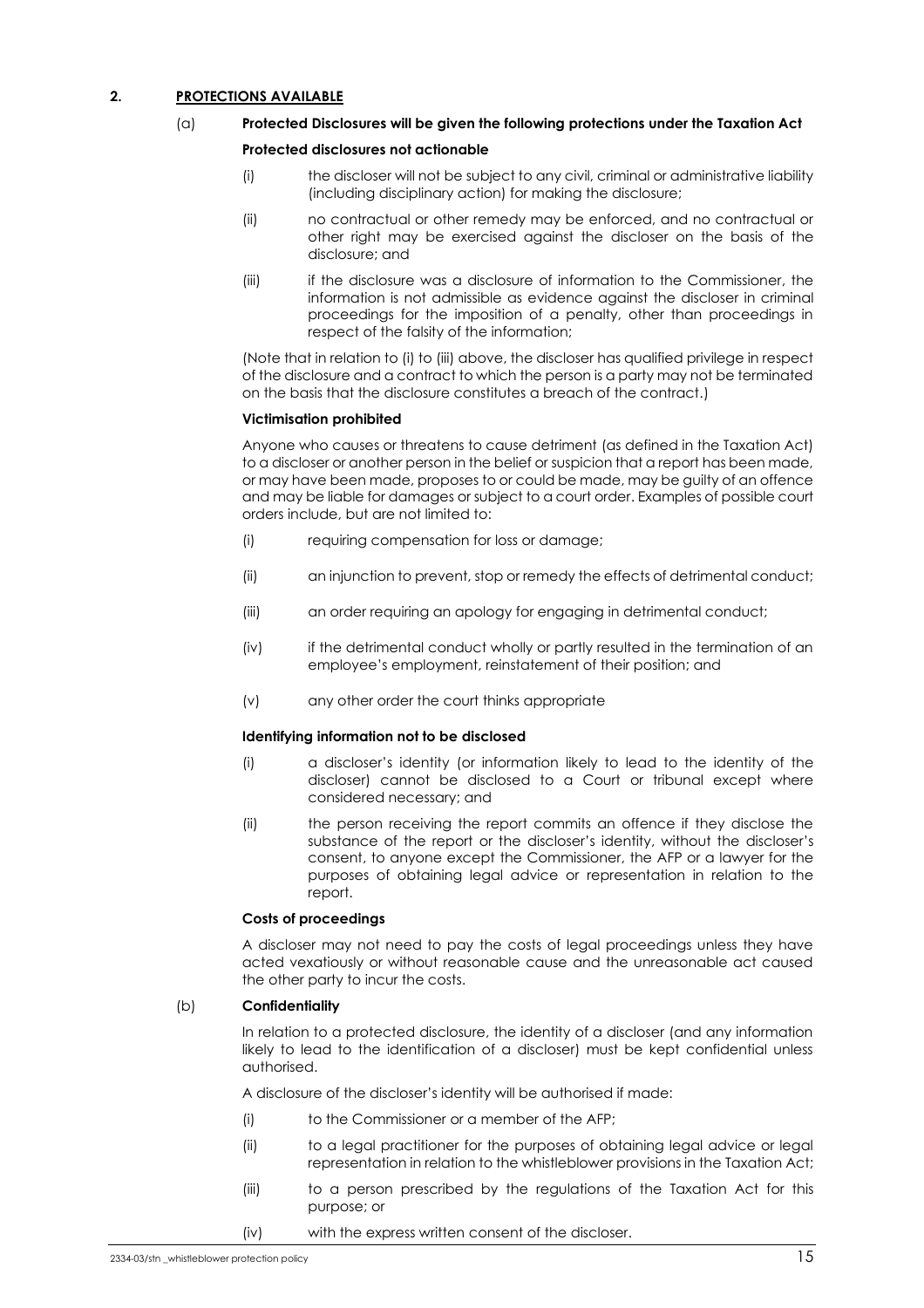However, such confidentiality does not apply where the disclosure is not of the identity of the discloser and is reasonably necessary for the purposes of investigating a matter and all reasonable steps have been taken to reduce the risk that the discloser will be identified.